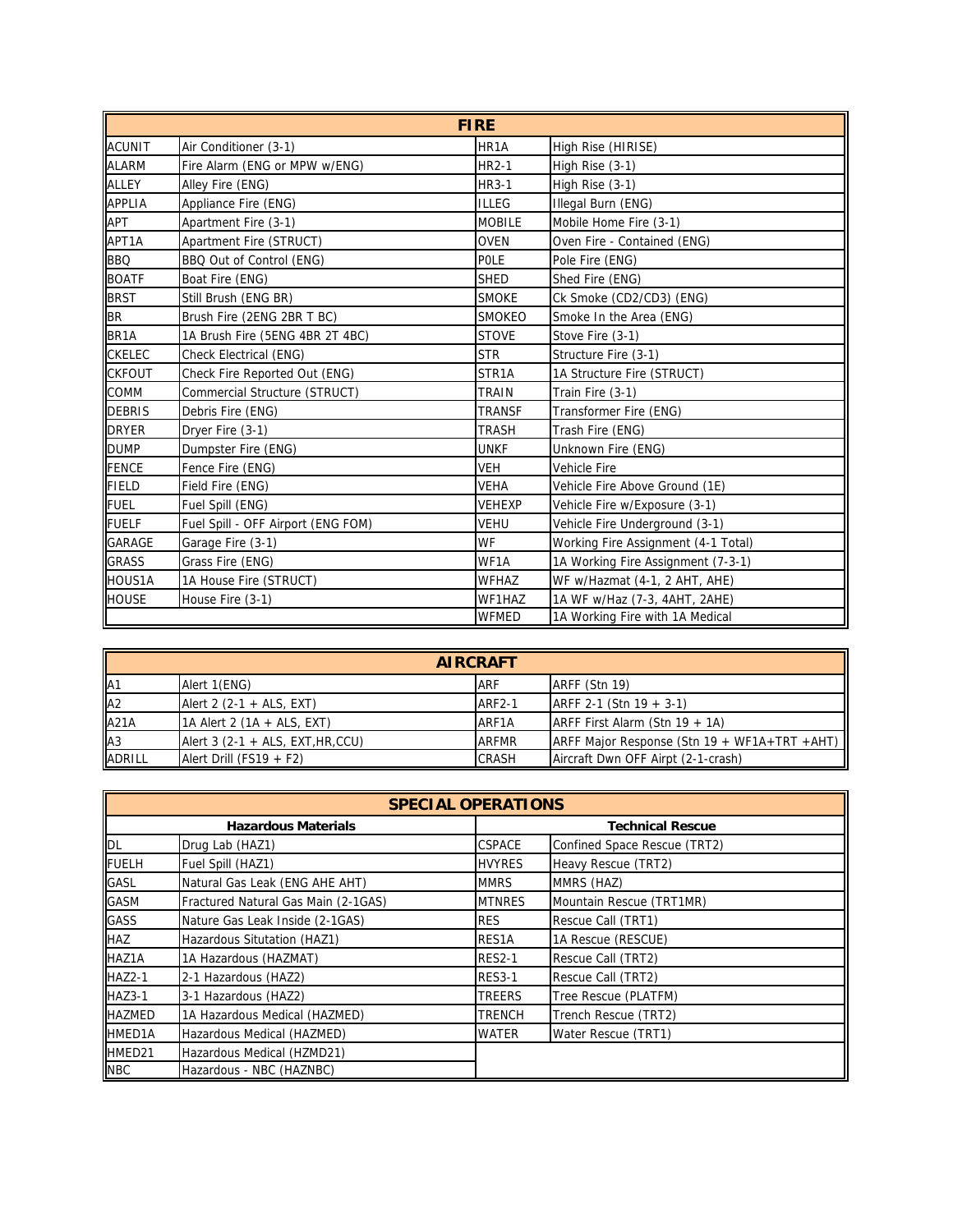| <b>EMS</b>      |                                 |               |                                       |
|-----------------|---------------------------------|---------------|---------------------------------------|
| 962             | 962 (BLS)                       | <b>ELEC</b>   | Electrocution (ALS)                   |
| 962A            | 962 (ALS-A)                     | EYE           | Eye Injury (BLS)                      |
| 962BC           | 962 Bicycle (ALS-A)             | EYEM          | Minor Eye Injury *AOI (BLS)           |
| 962F            | 962 w/Fire (ALS-A E)            | FALL          | Fall Injury (BLS)                     |
| 962FD           | FD Vehicle 962 (ALS-A CMD DC)   | FALLA         | Fall Injury (ALS)                     |
| 962HM           | 962 w/Haz Mat (HAZ2)            | <b>FALLM</b>  | Minor Fall Injury *AOI (BLS)          |
| 962LR           | 962 w/Light Rail (ALS-A)        | GSW           | Gunshot Wound (ALS-A)                 |
| 962MC           | 962 w/Motorcycle (ALS-AE)       | GSWS          | Gunshot Wound Stage (ALS-A)           |
| 962P            | 962 w/Pedestrian (ALS-A)        | GSW2          | Gunshot Wound X2 (2ALS-2A AR CMD)     |
| 962PD           | 962 Involving PD (ALS-A CMD)    | GSW2S         | Gunshot X2 Stage (2ALS-2A MPW AR CMD) |
| 962T            | 962 Involving Train (ALS-A)     | GSW3          | Gunshot Wound X3 (3ALS-3A AR CMD)     |
| 962W            | Car into Canal (ENG LAD CMD)    | GSW3S         | Gunshot X3 Stage (3ALS-3A MPW AR CMD) |
| 962X            | 962 w/Extrication (ALS-A X E C) | gswpd         | PD Shot (ALS-A MPW AR CMD)            |
| ABD             | Abdominal Pain (BLS)            | GSWPDS        | Stage PD Shot (ALS-A MPW AR CMD)      |
| ABDA            | Abdominal Pain (ALS)            | gswspd        | Stage PD Shot (ALS-A MPW AR CMD)      |
| AED             | Code (ALS-A AR)                 | GSW2PD        | PD Shot X2 (2ALS-2A MPW AR CMD)       |
| ALLRG           | Allergic Reaction (ALS)         | GSW3PD        | PD Shot X3 (3ALS-3A MPW AR CMD)       |
| <b>ALOC</b>     | Altered Level of Cons (ALS)     | JUMP          | Assist PD Jumper (BLS ELV CMD)        |
| <b>ASSLT</b>    | Assault (BLS)                   | JUMPA         | Assist PD Jumper (ALS-A ELV CMD)      |
| <b>ASSLTM</b>   | Minor Assault *AOI (BLS)        | НA            | Heart Problems (ALS)                  |
| <b>ASSLTS</b>   | Assault Stage (BLS)             | <b>HANG</b>   | Hanging (ALS-A)                       |
| <b>BACK</b>     | Back Injury (BLS)               | HEAD          | Headache (BLS)                        |
| <b>BACKM</b>    | Minor Back Injury *AOI (BLS)    | HEAT          | Heat Related Illness (BLS)            |
| <b>BARHOS</b>   | Barricade Hostage (ALS BC)      | ILL           | III Person (BLS)                      |
| <b>BITE</b>     | Animal Bite (BLS)               | <b>ILLA</b>   | III Person (ALS)                      |
| <b>BITEM</b>    | Minor Animal Bite *AOI (BLS)    | INJ           | Injured Person (BLS)                  |
| <b>BOATA</b>    | Boating Accident Tempe (2-1MT)  | <b>INJA</b>   | Injured Person (ALS)                  |
|                 | Lake Pleasant (ALS-A)           | <b>INJM</b>   | Injured Person *AOI (BLS)             |
| <b>BURN</b>     | Burn Injury (BLS)               | <b>INJPD</b>  | Injured PD Officer (ALS-A CMD)        |
| <b>BURNM</b>    | Minor Burn Injury *AOI (BLS)    | <b>INJX</b>   | Inj Person - Extrication (ALS EXT)    |
| CB              | Childbirth (ALS)                | INTB          | Internal Bleeding (ALS)               |
| <b>CHOKE</b>    | Person Choking (ALS)            | MAT           | Maternity Problems (ALS)              |
| <b>CHOKEC</b>   | Child Choking (ALS)             | MED1A         | 1A Medical (MED)                      |
| <b>CHOKEP</b>   | Infant Choking (ALS)            | <b>MED2-1</b> | 2-1 Medical (2-1-M)                   |
| <b>CKWELF</b>   | Check Welfare (BLS)             | MED3-1        | 3-1 Medical (3-1-M)                   |
| <b>CODE</b>     | Code (ALS-A AR)                 | MEDALM        | Medical Alarm (BLS)                   |
| CODEC           | Child Code (ALS-A AR)           | <b>NOSE</b>   | Nose Bleed (BLS)                      |
| CODEP           | Infant Code (ALS-A AR)          | OD            | Overdose (ALS)                        |
| <b>CODEX</b>    | Compressions Only (ALS-A AR)    | ODS           | Overdose Stage for PD (ALS)           |
| <b>CP</b>       | Chest Pain (ALS)                | <b>OFFRDR</b> | 962*Off Road (ALS-AE)                 |
| <b>CUT</b>      | Cutting (BLS)                   | <b>POISN</b>  | Poison Ingestion (ALS)                |
| <b>CUTM</b>     | Minor Cutting *AOI (BLS)        | <b>SEIZ</b>   | Seizure (BLS)                         |
| <b>CUTS</b>     | Cutting Stage (BLS)             | SEIZA         | Seizure (ALS)                         |
| CVA             | Stroke (ALS)                    | <b>STAB</b>   | Stabbing (ALS-A)                      |
| DB              | Difficulty Breathing (ALS)      | <b>STABS</b>  | Stabbing Stage (ALS-A)                |
| <b>DIAB</b>     | Diabetic Problems (ALS)         | TASER         | Taser - Injured Person (ALS-A)        |
| <b>DOWN</b>     | Person Down (BLS)               | <b>UNC</b>    | Unconscious Person (ALS)              |
| DR              | Drowning (ALS-A AR CMD)         | UNKM          | Unknown Medical (BLS)                 |
| DR <sub>2</sub> | Drowning X2 (2ALS-2A AR CMD)    | UNKM2         | Unknown Medical (BLS)* C2             |
| DR <sub>3</sub> | Drowning X3 (3ALS-3A AR CMD)    |               |                                       |